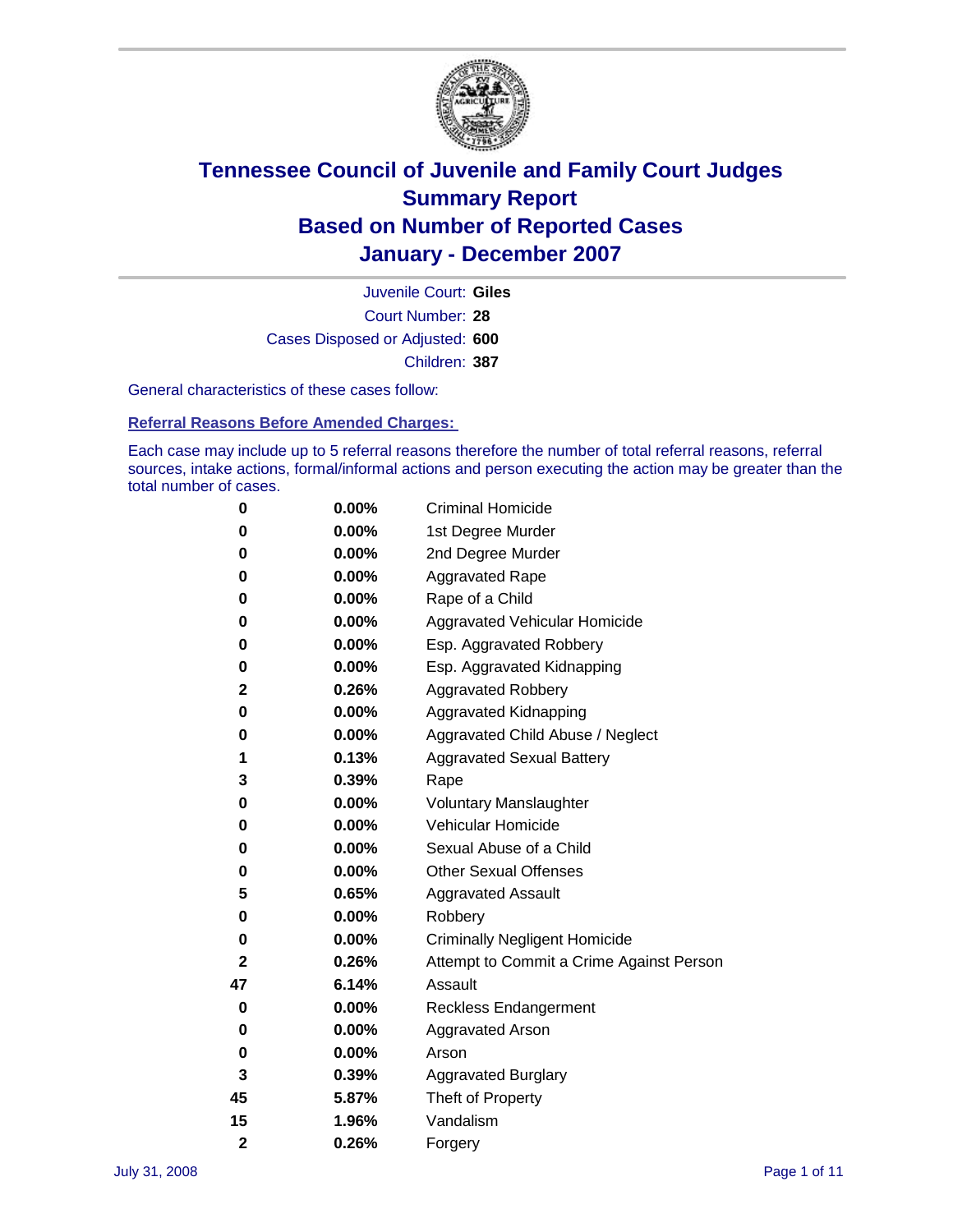

Court Number: **28** Juvenile Court: **Giles** Cases Disposed or Adjusted: **600** Children: **387**

#### **Referral Reasons Before Amended Charges:**

Each case may include up to 5 referral reasons therefore the number of total referral reasons, referral sources, intake actions, formal/informal actions and person executing the action may be greater than the total number of cases.

| 0            | 0.00%    | <b>Worthless Checks</b>                                     |
|--------------|----------|-------------------------------------------------------------|
| 0            | 0.00%    | Illegal Possession / Fraudulent Use of Credit / Debit Cards |
| 13           | 1.70%    | <b>Burglary</b>                                             |
| 3            | 0.39%    | Unauthorized Use of a Vehicle                               |
| 1            | 0.13%    | <b>Cruelty to Animals</b>                                   |
| 0            | $0.00\%$ | Sale of Controlled Substances                               |
| $\mathbf 2$  | 0.26%    | <b>Other Drug Offenses</b>                                  |
| 39           | 5.09%    | <b>Possession of Controlled Substances</b>                  |
| 1            | 0.13%    | <b>Criminal Attempt</b>                                     |
| 0            | 0.00%    | Carrying Weapons on School Property                         |
| 4            | 0.52%    | Unlawful Carrying / Possession of a Weapon                  |
| 4            | 0.52%    | <b>Evading Arrest</b>                                       |
| 0            | 0.00%    | Escape                                                      |
| 1            | 0.13%    | Driving Under Influence (DUI)                               |
| 39           | 5.09%    | Possession / Consumption of Alcohol                         |
| 4            | 0.52%    | Resisting Stop, Frisk, Halt, Arrest or Search               |
| 0            | 0.00%    | <b>Aggravated Criminal Trespass</b>                         |
| 0            | 0.00%    | Harassment                                                  |
| $\bf{0}$     | 0.00%    | Failure to Appear                                           |
| 0            | 0.00%    | Filing a False Police Report                                |
| $\mathbf{2}$ | 0.26%    | Criminal Impersonation                                      |
| 20           | 2.61%    | <b>Disorderly Conduct</b>                                   |
| 11           | 1.44%    | <b>Criminal Trespass</b>                                    |
| $\mathbf 2$  | 0.26%    | <b>Public Intoxication</b>                                  |
| 0            | 0.00%    | Gambling                                                    |
| 216          | 28.20%   | Traffic                                                     |
| 8            | 1.04%    | <b>Local Ordinances</b>                                     |
| 1            | 0.13%    | Violation of Wildlife Regulations                           |
| 0            | 0.00%    | Contempt of Court                                           |
| 30           | 3.92%    | Violation of Probation                                      |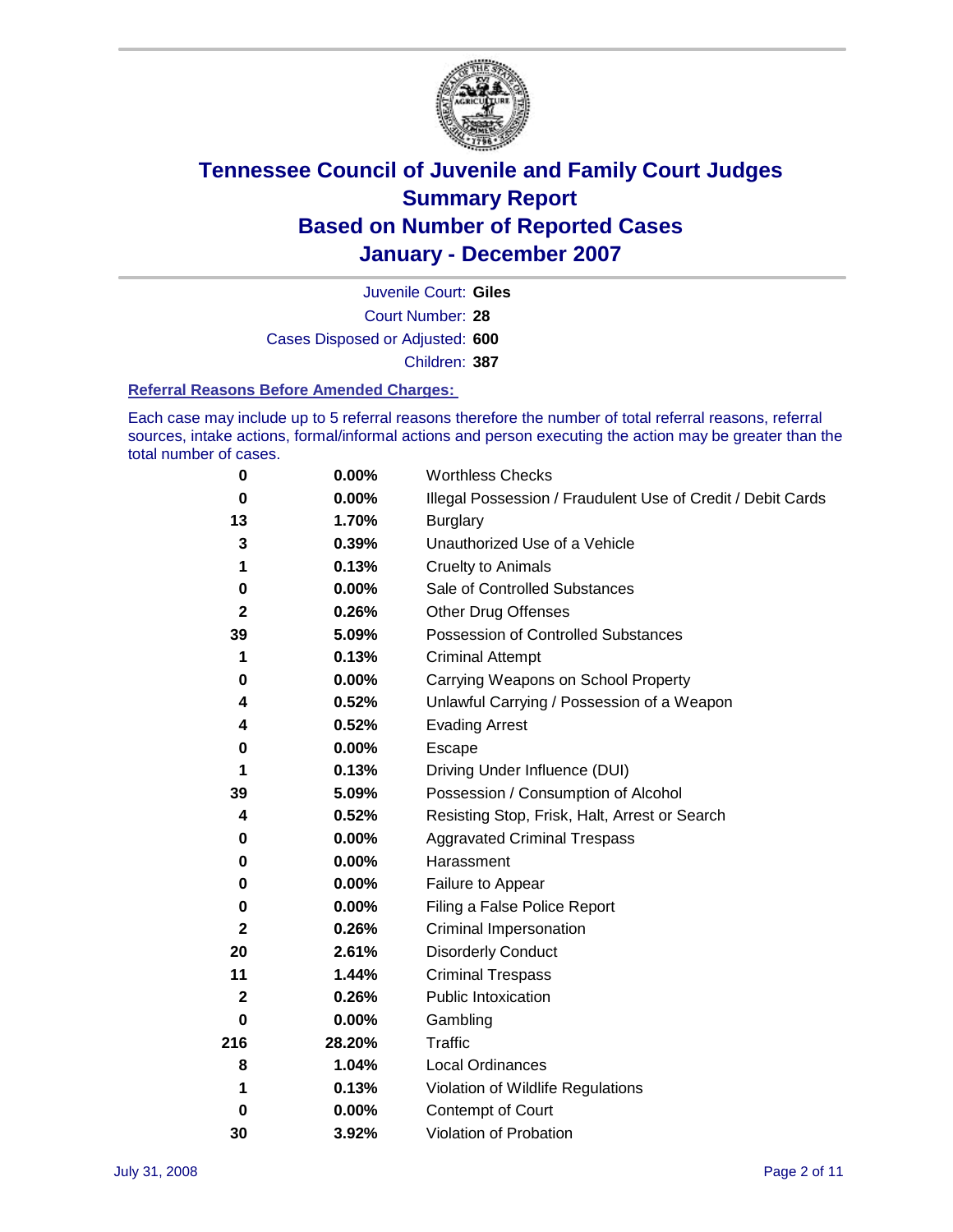

Court Number: **28** Juvenile Court: **Giles** Cases Disposed or Adjusted: **600** Children: **387**

#### **Referral Reasons Before Amended Charges:**

Each case may include up to 5 referral reasons therefore the number of total referral reasons, referral sources, intake actions, formal/informal actions and person executing the action may be greater than the total number of cases.

| 766          | 100.00%        | <b>Total Referrals</b>                 |
|--------------|----------------|----------------------------------------|
| 0            | 0.00%          | Other                                  |
| 0            | 0.00%          | <b>Consent to Marry</b>                |
| 0            | 0.00%          | <b>Request for Medical Treatment</b>   |
| 0            | 0.00%          | <b>Child Support</b>                   |
| 0            | 0.00%          | Paternity / Legitimation               |
| 1            | 0.13%          | Visitation                             |
| 0            | 0.00%          | Custody                                |
| 76           | 9.92%          | <b>Foster Care Review</b>              |
| 0            | 0.00%          | <b>Administrative Review</b>           |
| 10           | 1.31%          | <b>Judicial Review</b>                 |
| $\mathbf{2}$ | 0.26%          | Violation of Informal Adjustment       |
| 0            | 0.00%          | <b>Violation of Pretrial Diversion</b> |
| $\mathbf{2}$ | 0.26%          | <b>Termination of Parental Rights</b>  |
| 29           | 3.79%          | Dependency / Neglect                   |
| 0            | 0.00%          | <b>Physically Abused Child</b>         |
| 0            | 0.00%          | Sexually Abused Child                  |
| 0            | 0.00%          | Violation of Curfew                    |
| 0            | 0.00%          | Violation of a Valid Court Order       |
| 12           | 1.57%          | Possession of Tobacco Products         |
| 1            | 0.13%          | Out-of-State Runaway                   |
| 48<br>28     | 6.27%<br>3.66% | Truancy<br>In-State Runaway            |
| 26           | 3.39%          | <b>Unruly Behavior</b>                 |
|              |                | Violation of Aftercare                 |
| 5            | 0.65%          |                                        |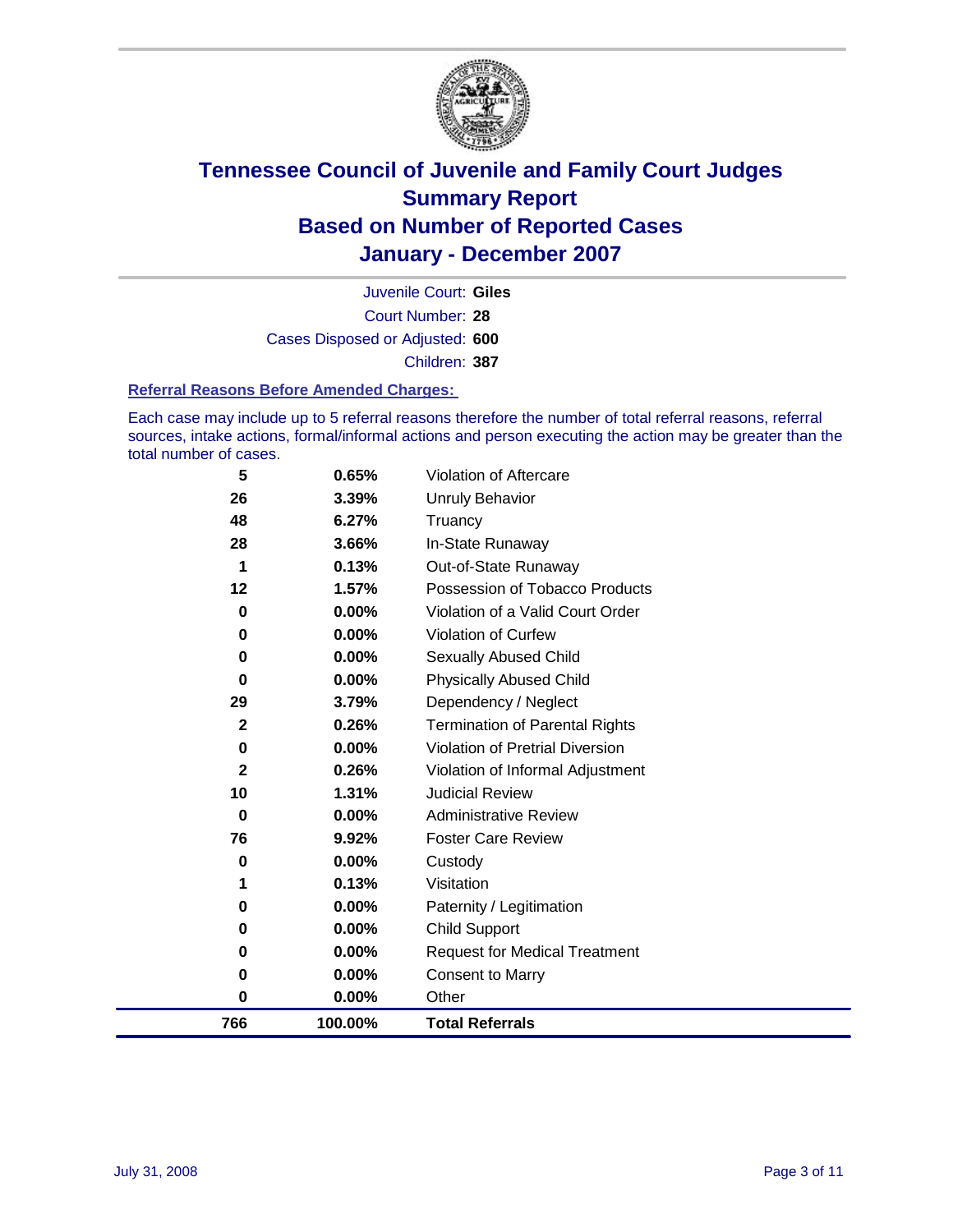

|                            | Juvenile Court: Giles           |                                   |  |  |
|----------------------------|---------------------------------|-----------------------------------|--|--|
|                            |                                 | Court Number: 28                  |  |  |
|                            | Cases Disposed or Adjusted: 600 |                                   |  |  |
|                            |                                 | Children: 387                     |  |  |
| <b>Referral Sources: 1</b> |                                 |                                   |  |  |
| 543                        | 70.89%                          | <b>Law Enforcement</b>            |  |  |
| 9                          | 1.17%                           | Parents                           |  |  |
| 0                          | $0.00\%$                        | <b>Relatives</b>                  |  |  |
| $\bf{0}$                   | 0.00%                           | Self                              |  |  |
| 50                         | 6.53%                           | School                            |  |  |
| $\bf{0}$                   | 0.00%                           | <b>CSA</b>                        |  |  |
| 130                        | 16.97%                          | <b>DCS</b>                        |  |  |
| $\mathbf 0$                | 0.00%                           | <b>Other State Department</b>     |  |  |
| 0                          | $0.00\%$                        | <b>District Attorney's Office</b> |  |  |
| 31                         | 4.05%                           | <b>Court Staff</b>                |  |  |
| 0                          | 0.00%                           | Social Agency                     |  |  |
| 0                          | 0.00%                           | <b>Other Court</b>                |  |  |
| 3                          | 0.39%                           | Victim                            |  |  |
| $\bf{0}$                   | $0.00\%$                        | Child & Parent                    |  |  |
| 0                          | $0.00\%$                        | Hospital                          |  |  |
| 0                          | 0.00%                           | Unknown                           |  |  |
| 0                          | 0.00%                           | Other                             |  |  |
| 766                        | 100.00%                         | <b>Total Referral Sources</b>     |  |  |

### **Age of Child at Referral: 2**

| 387 | 100.00%  | <b>Total Child Count</b> |
|-----|----------|--------------------------|
| 0   | 0.00%    | Unknown / Not Reported   |
| 0   | $0.00\%$ | Ages 19 and Over         |
| 132 | 34.11%   | Ages 17 through 18       |
| 158 | 40.83%   | Ages 15 through 16       |
| 44  | 11.37%   | Ages 13 through 14       |
| 20  | 5.17%    | Ages 11 through 12       |
| 33  | 8.53%    | Ages 10 and Under        |
|     |          |                          |

<sup>1</sup> If different than number of Referral Reasons (766), verify accuracy of your court's data.

One child could be counted in multiple categories, verify accuracy of your court's data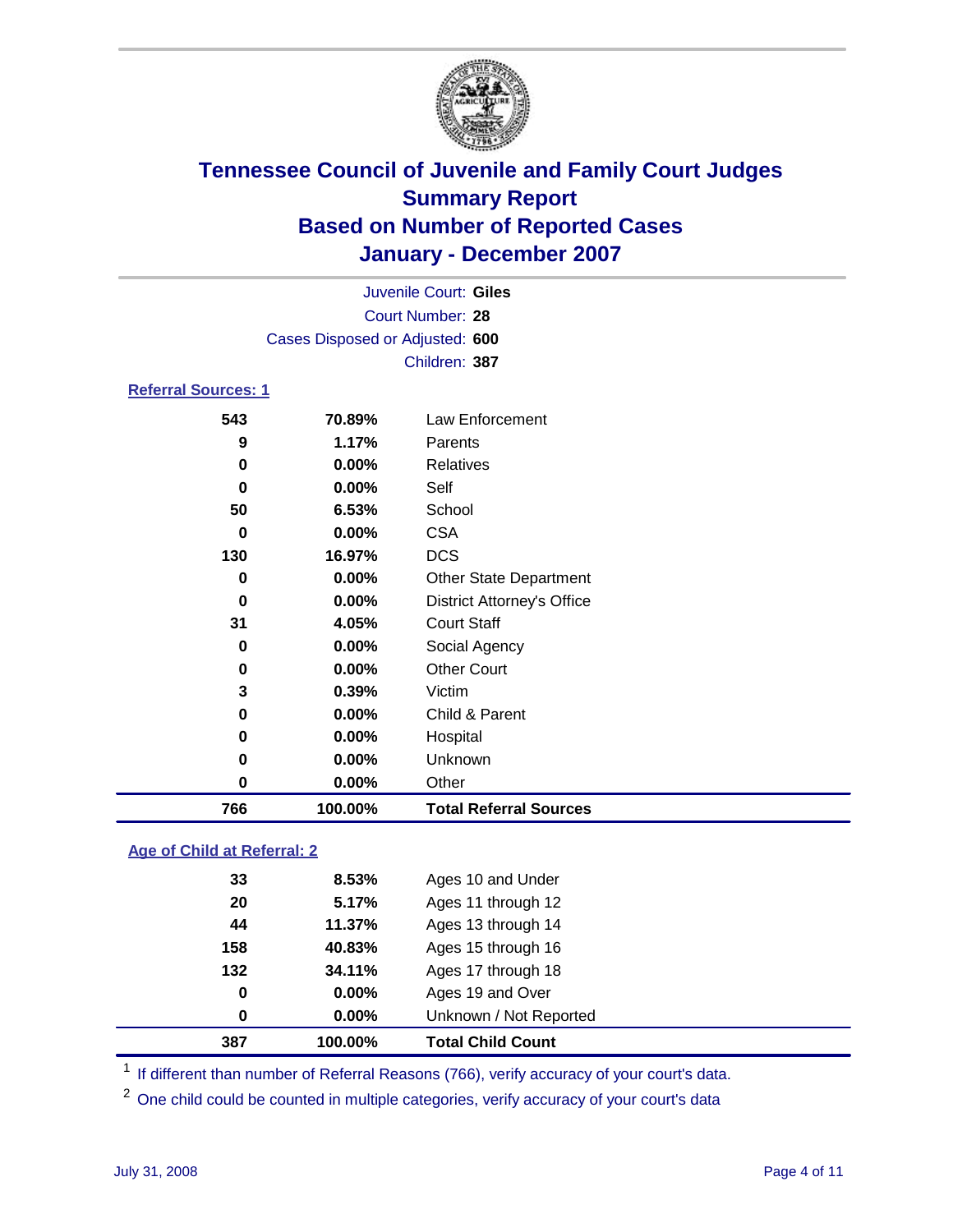

| Juvenile Court: Giles                   |                                 |                          |  |  |
|-----------------------------------------|---------------------------------|--------------------------|--|--|
| Court Number: 28                        |                                 |                          |  |  |
|                                         | Cases Disposed or Adjusted: 600 |                          |  |  |
|                                         |                                 | Children: 387            |  |  |
| Sex of Child: 1                         |                                 |                          |  |  |
| 249                                     | 64.34%                          | Male                     |  |  |
| 138                                     | 35.66%                          | Female                   |  |  |
| $\bf{0}$                                | 0.00%                           | Unknown                  |  |  |
| 387                                     | 100.00%                         | <b>Total Child Count</b> |  |  |
| Race of Child: 1                        |                                 |                          |  |  |
| 309                                     | 79.84%                          | White                    |  |  |
| 68                                      | 17.57%                          | African American         |  |  |
| 1                                       | 0.26%                           | Native American          |  |  |
| 0                                       | 0.00%                           | Asian                    |  |  |
| 9                                       | 2.33%                           | Mixed                    |  |  |
| 0                                       | 0.00%                           | Unknown                  |  |  |
| 387                                     | 100.00%                         | <b>Total Child Count</b> |  |  |
| <b>Hispanic Origin: 1</b>               |                                 |                          |  |  |
| 3                                       | 0.78%                           | Yes                      |  |  |
| 384                                     | 99.22%                          | <b>No</b>                |  |  |
| $\mathbf 0$                             | 0.00%                           | Unknown                  |  |  |
| 387                                     | 100.00%                         | <b>Total Child Count</b> |  |  |
| <b>School Enrollment of Children: 1</b> |                                 |                          |  |  |
|                                         |                                 |                          |  |  |
| 350                                     | 90.44%                          | Yes                      |  |  |
| 36<br>1                                 | 9.30%<br>0.26%                  | No<br>Unknown            |  |  |
|                                         |                                 |                          |  |  |
| 387                                     | 100.00%                         | <b>Total Child Count</b> |  |  |

One child could be counted in multiple categories, verify accuracy of your court's data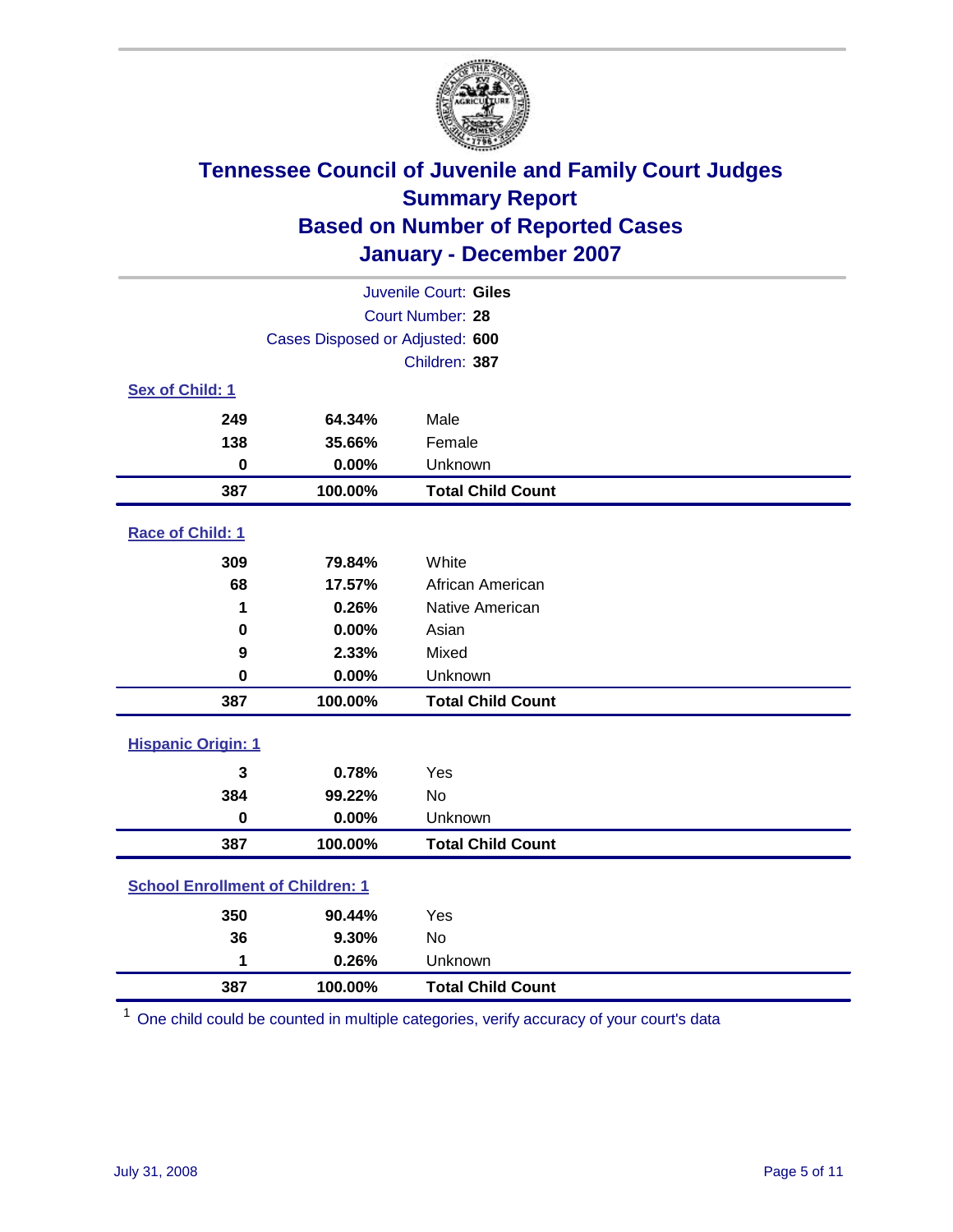

Court Number: **28** Juvenile Court: **Giles** Cases Disposed or Adjusted: **600** Children: **387**

#### **Living Arrangement of Child at Time of Referral: 1**

| 387 | 100.00%  | <b>Total Child Count</b>     |
|-----|----------|------------------------------|
| 0   | 0.00%    | Other                        |
| 0   | 0.00%    | Unknown                      |
| 1   | $0.26\%$ | Independent                  |
| 1   | 0.26%    | In an Institution            |
| 0   | $0.00\%$ | In a Residential Center      |
| 9   | 2.33%    | In a Group Home              |
| 22  | 5.68%    | With Foster Family           |
| 2   | 0.52%    | With Adoptive Parents        |
| 31  | 8.01%    | <b>With Relatives</b>        |
| 27  | 6.98%    | With Father                  |
| 164 | 42.38%   | <b>With Mother</b>           |
| 8   | 2.07%    | With Mother and Stepfather   |
| 6   | 1.55%    | With Father and Stepmother   |
| 116 | 29.97%   | With Both Biological Parents |
|     |          |                              |

#### **Type of Detention: 2**

| 600 | 100.00%  | <b>Total Detention Count</b> |  |
|-----|----------|------------------------------|--|
| 0   | 0.00%    | Other                        |  |
| 565 | 94.17%   | Does Not Apply               |  |
| 0   | $0.00\%$ | <b>Unknown</b>               |  |
| 0   | 0.00%    | <b>Psychiatric Hospital</b>  |  |
| 0   | $0.00\%$ | Jail - No Separation         |  |
| 0   | $0.00\%$ | Jail - Partial Separation    |  |
| 0   | $0.00\%$ | Jail - Complete Separation   |  |
| 34  | 5.67%    | Juvenile Detention Facility  |  |
| 1   | 0.17%    | Non-Secure Placement         |  |
|     |          |                              |  |

<sup>1</sup> One child could be counted in multiple categories, verify accuracy of your court's data

<sup>2</sup> If different than number of Cases (600) verify accuracy of your court's data.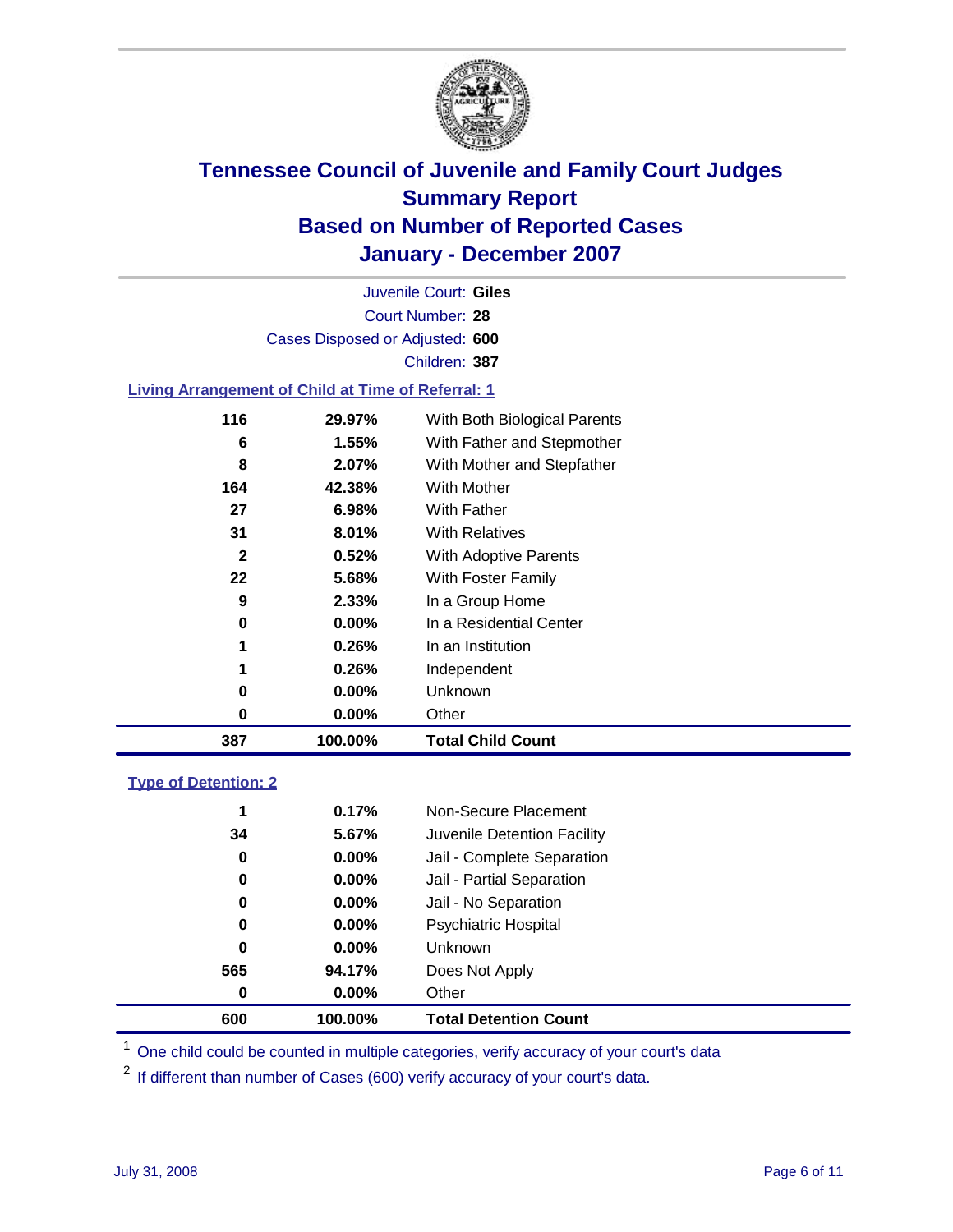

|                                                    | Juvenile Court: Giles           |                                      |  |  |  |
|----------------------------------------------------|---------------------------------|--------------------------------------|--|--|--|
|                                                    | Court Number: 28                |                                      |  |  |  |
|                                                    | Cases Disposed or Adjusted: 600 |                                      |  |  |  |
|                                                    |                                 | Children: 387                        |  |  |  |
| <b>Placement After Secure Detention Hearing: 1</b> |                                 |                                      |  |  |  |
| 29                                                 | 4.83%                           | Returned to Prior Living Arrangement |  |  |  |
| 4                                                  | 0.67%                           | Juvenile Detention Facility          |  |  |  |
| 0                                                  | 0.00%                           | Jail                                 |  |  |  |
| 1                                                  | 0.17%                           | Shelter / Group Home                 |  |  |  |
| 0                                                  | 0.00%                           | <b>Foster Family Home</b>            |  |  |  |
| 0                                                  | 0.00%                           | Psychiatric Hospital                 |  |  |  |
| 1                                                  | 0.17%                           | Unknown / Not Reported               |  |  |  |
| 565                                                | 94.17%                          | Does Not Apply                       |  |  |  |
| $\mathbf 0$                                        | 0.00%                           | Other                                |  |  |  |
| 600                                                | 100.00%                         | <b>Total Placement Count</b>         |  |  |  |
| <b>Intake Actions: 2</b>                           |                                 |                                      |  |  |  |
|                                                    |                                 |                                      |  |  |  |
| 421                                                | 54.96%                          | <b>Petition Filed</b>                |  |  |  |
| 0                                                  | 0.00%                           | <b>Motion Filed</b>                  |  |  |  |
| 241                                                | 31.46%                          | <b>Citation Processed</b>            |  |  |  |
| $\bf{0}$                                           | $0.00\%$                        | Notification of Paternity Processed  |  |  |  |
| 17                                                 | 2.22%                           | Scheduling of Judicial Review        |  |  |  |
| $\bf{0}$                                           | 0.00%                           | Scheduling of Administrative Review  |  |  |  |
| 87                                                 | 11.36%                          | Scheduling of Foster Care Review     |  |  |  |
| 0                                                  | 0.00%                           | <b>Unknown</b>                       |  |  |  |
| 0                                                  | 0.00%                           | Does Not Apply                       |  |  |  |
| 0                                                  | 0.00%                           | Other                                |  |  |  |
| 766                                                | 100.00%                         | <b>Total Intake Count</b>            |  |  |  |

<sup>1</sup> If different than number of Cases (600) verify accuracy of your court's data.

<sup>2</sup> If different than number of Referral Reasons (766), verify accuracy of your court's data.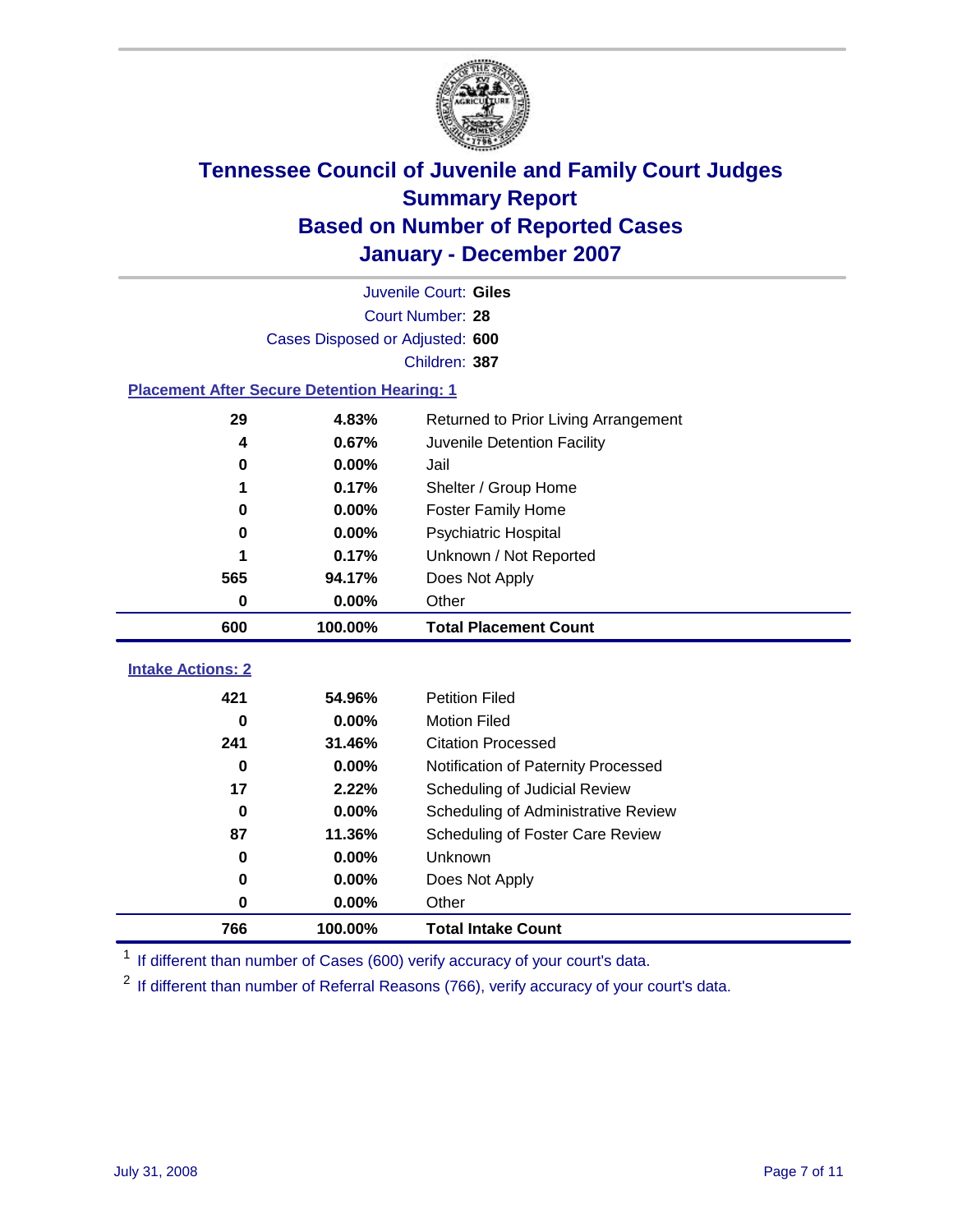

Court Number: **28** Juvenile Court: **Giles** Cases Disposed or Adjusted: **600** Children: **387**

### **Last Grade Completed by Child: 1**

| 10  | 2.58%   | Too Young for School     |
|-----|---------|--------------------------|
| 0   | 0.00%   | Preschool                |
| 4   | 1.03%   | Kindergarten             |
| 3   | 0.78%   | 1st Grade                |
| 4   | 1.03%   | 2nd Grade                |
| 4   | 1.03%   | 3rd Grade                |
| 7   | 1.81%   | 4th Grade                |
| 13  | 3.36%   | 5th Grade                |
| 15  | 3.88%   | 6th Grade                |
| 15  | 3.88%   | 7th Grade                |
| 44  | 11.37%  | 8th Grade                |
| 62  | 16.02%  | 9th Grade                |
| 100 | 25.84%  | 10th Grade               |
| 85  | 21.96%  | 11th Grade               |
| 0   | 0.00%   | 12th Grade               |
| 0   | 0.00%   | Non-Graded Special Ed    |
| 7   | 1.81%   | <b>GED</b>               |
| 13  | 3.36%   | Graduated                |
| 0   | 0.00%   | Never Attended School    |
|     | 0.26%   | Unknown                  |
| 0   | 0.00%   | Other                    |
| 387 | 100.00% | <b>Total Child Count</b> |

### **Enrolled in Special Education: 1**

| 387 | 100.00% | <b>Total Child Count</b> |  |
|-----|---------|--------------------------|--|
|     | 0.26%   | Unknown                  |  |
| 380 | 98.19%  | No                       |  |
| 6   | 1.55%   | Yes                      |  |
|     |         |                          |  |

<sup>1</sup> One child could be counted in multiple categories, verify accuracy of your court's data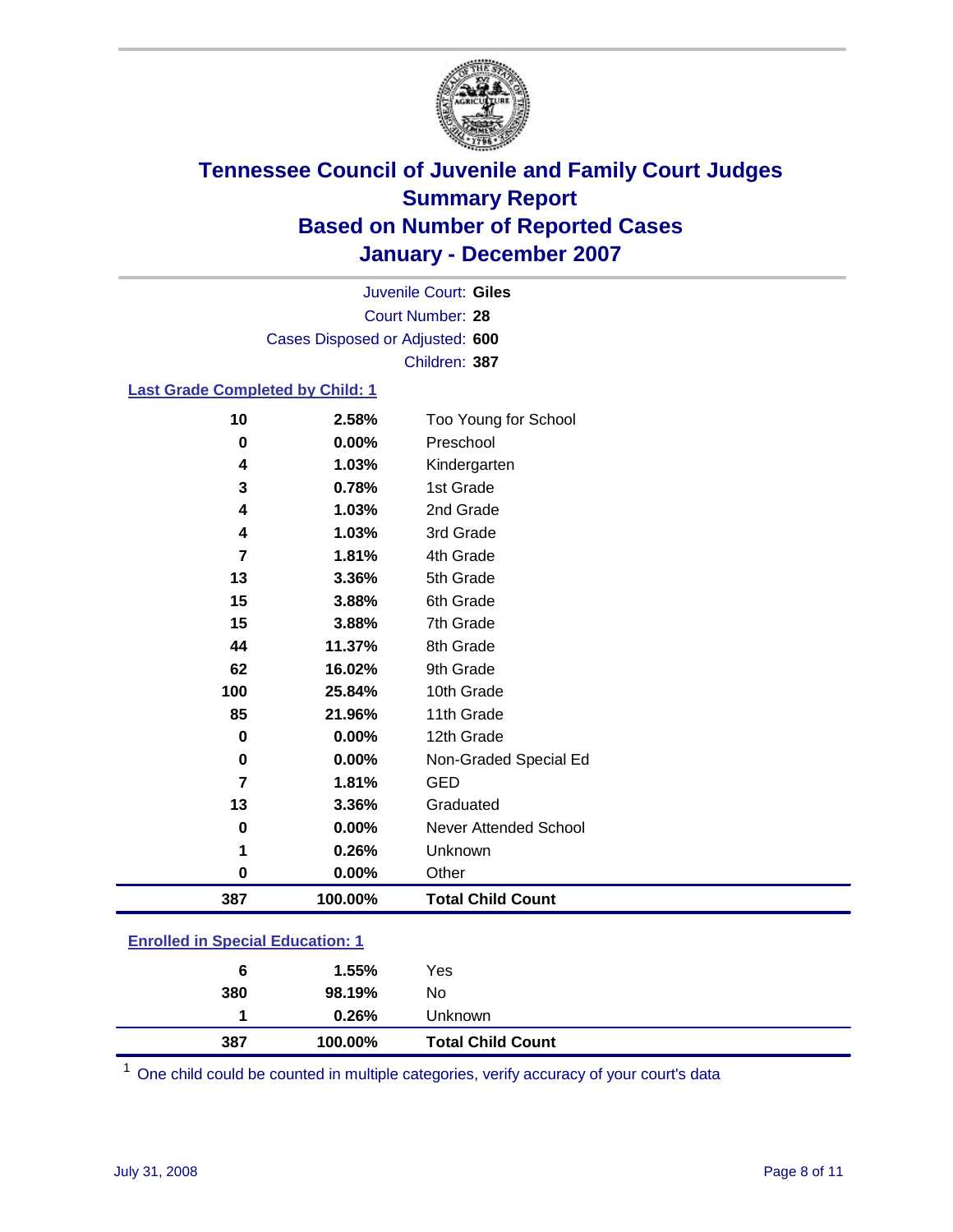

| Juvenile Court: Giles        |                                 |                           |  |  |  |
|------------------------------|---------------------------------|---------------------------|--|--|--|
|                              | Court Number: 28                |                           |  |  |  |
|                              | Cases Disposed or Adjusted: 600 |                           |  |  |  |
|                              |                                 | Children: 387             |  |  |  |
| <b>Action Executed By: 1</b> |                                 |                           |  |  |  |
| 766                          | 100.00%                         | Judge                     |  |  |  |
| 0                            | $0.00\%$                        | Referee                   |  |  |  |
| 0                            | $0.00\%$                        | <b>YSO</b>                |  |  |  |
| 0                            | $0.00\%$                        | Other                     |  |  |  |
| 0                            | $0.00\%$                        | Unknown / Not Reported    |  |  |  |
| 766                          | 100.00%                         | <b>Total Action Count</b> |  |  |  |

### **Formal / Informal Actions: 1**

| 136 | 17.75%   | Dismissed                                        |
|-----|----------|--------------------------------------------------|
| 131 | 17.10%   | Retired / Nolle Prosequi                         |
| 241 | 31.46%   | <b>Complaint Substantiated Delinquent</b>        |
| 25  | 3.26%    | <b>Complaint Substantiated Status Offender</b>   |
| 15  | 1.96%    | <b>Complaint Substantiated Dependent/Neglect</b> |
| 0   | $0.00\%$ | <b>Complaint Substantiated Abused</b>            |
| 0   | $0.00\%$ | <b>Complaint Substantiated Mentally III</b>      |
| 89  | 11.62%   | Informal Adjustment                              |
| 0   | $0.00\%$ | <b>Pretrial Diversion</b>                        |
| 0   | $0.00\%$ | <b>Transfer to Adult Court Hearing</b>           |
| 0   | $0.00\%$ | Charges Cleared by Transfer to Adult Court       |
| 4   | 0.52%    | Special Proceeding                               |
| 42  | 5.48%    | <b>Review Concluded</b>                          |
| 83  | 10.84%   | Case Held Open                                   |
| 0   | $0.00\%$ | Other                                            |
| 0   | $0.00\%$ | Unknown / Not Reported                           |
| 766 | 100.00%  | <b>Total Action Count</b>                        |

<sup>1</sup> If different than number of Referral Reasons (766), verify accuracy of your court's data.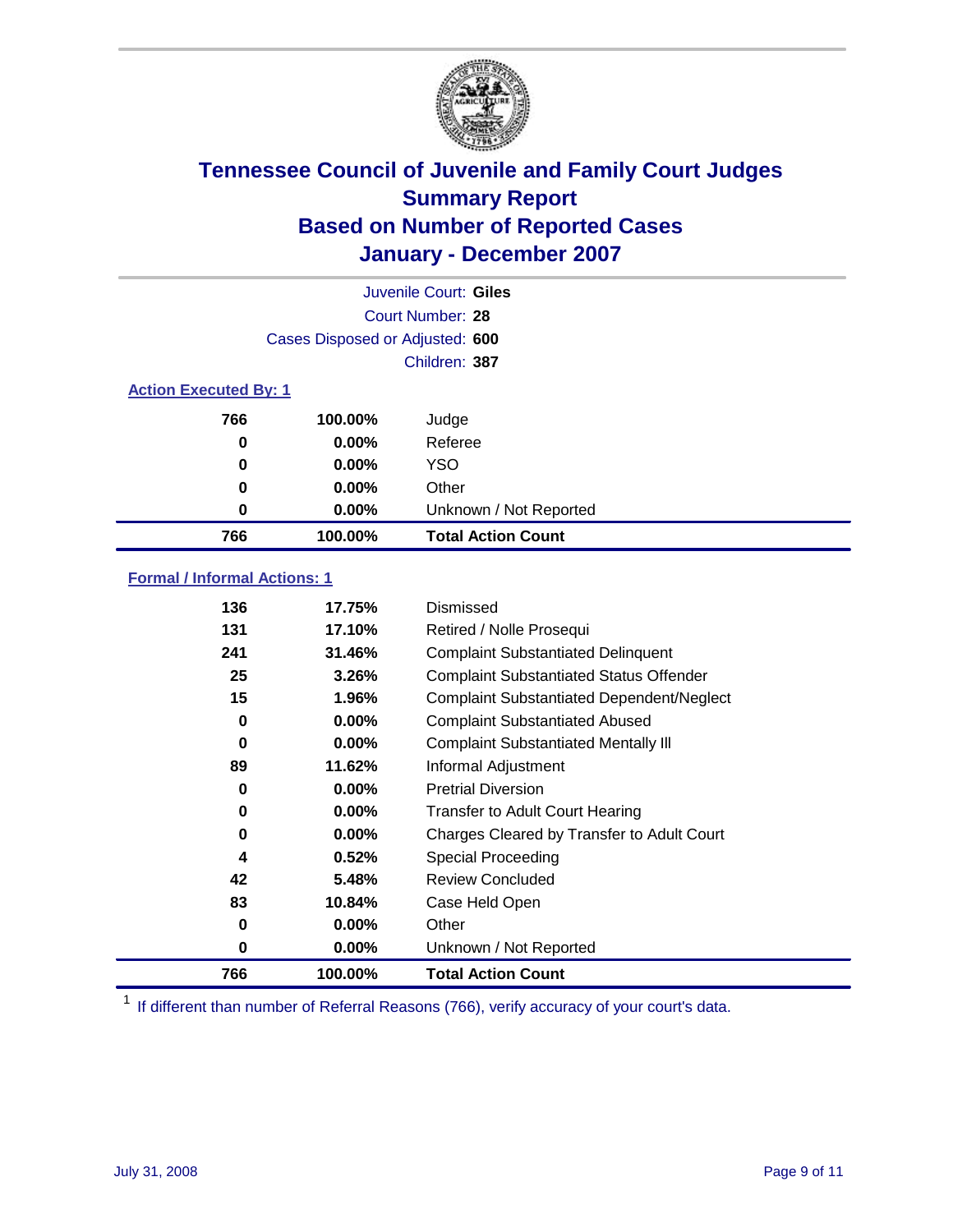

|                       |                                 | Juvenile Court: Giles                                 |
|-----------------------|---------------------------------|-------------------------------------------------------|
|                       |                                 | <b>Court Number: 28</b>                               |
|                       | Cases Disposed or Adjusted: 600 |                                                       |
|                       |                                 | Children: 387                                         |
| <b>Case Outcomes:</b> |                                 | There can be multiple outcomes for one child or case. |
| 81                    | 8.19%                           | <b>Case Dismissed</b>                                 |
| 21                    | 2.12%                           | Case Retired or Nolle Prosequi                        |
| 5                     | 0.51%                           | Warned / Counseled                                    |
| 13                    | 1.31%                           | Held Open For Review                                  |
| 75                    | 7.58%                           | Supervision / Probation to Juvenile Court             |
| 1                     | 0.10%                           | <b>Probation to Parents</b>                           |
| 18                    | 1.82%                           | Referral to Another Entity for Supervision / Service  |
| 2                     | 0.20%                           | Referred for Mental Health Counseling                 |
| 1                     | 0.10%                           | Referred for Alcohol and Drug Counseling              |
| 0                     | 0.00%                           | <b>Referred to Alternative School</b>                 |
| 0                     | 0.00%                           | Referred to Private Child Agency                      |
| 74                    | 7.48%                           | Referred to Defensive Driving School                  |
| 27                    | 2.73%                           | Referred to Alcohol Safety School                     |
| 0                     | 0.00%                           | Referred to Juvenile Court Education-Based Program    |
| 1                     | 0.10%                           | Driver's License Held Informally                      |
| 0                     | 0.00%                           | <b>Voluntary Placement with DMHMR</b>                 |
| 1                     | 0.10%                           | <b>Private Mental Health Placement</b>                |
| 0                     | 0.00%                           | <b>Private MR Placement</b>                           |
| 0                     | 0.00%                           | Placement with City/County Agency/Facility            |
| $\overline{7}$        | 0.71%                           | Placement with Relative / Other Individual            |
| 58                    | 5.86%                           | Fine                                                  |
| 82                    | 8.29%                           | <b>Public Service</b>                                 |
| 17                    | 1.72%                           | Restitution                                           |
| 22                    | 2.22%                           | <b>Runaway Returned</b>                               |
| 17                    | 1.72%                           | No Contact Order                                      |
| 0                     | $0.00\%$                        | Injunction Other than No Contact Order                |
| 1                     | 0.10%                           | <b>House Arrest</b>                                   |
| 8                     | 0.81%                           | <b>Court Defined Curfew</b>                           |
| 27                    | 2.73%                           | Dismissed from Informal Adjustment                    |
| 0                     | 0.00%                           | <b>Dismissed from Pretrial Diversion</b>              |
| 1                     | 0.10%                           | <b>Released from Probation</b>                        |
| 0                     | 0.00%                           | <b>Transferred to Adult Court</b>                     |
| 0                     | 0.00%                           | <b>DMHMR Involuntary Commitment</b>                   |